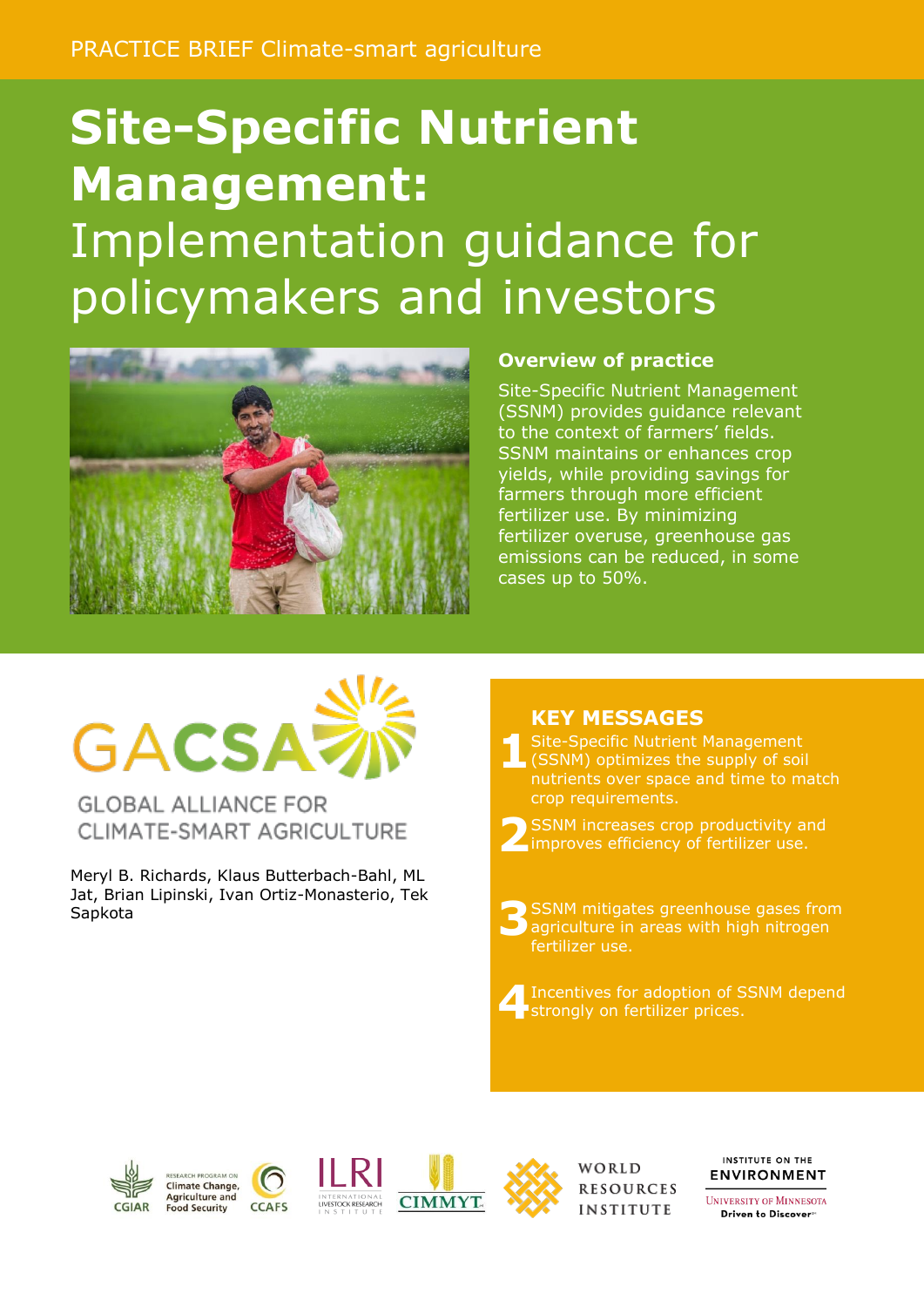# Overview of Site-Specific Nutrient Management (SSNM)

Fertilizer application recommendations are often based on crop response data averaged over large areas, though farmers' fields show large variability in terms of nutrient-supplying capacity and crop response to nutrients. Thus, blanket fertilizer application recommendations may lead farmers to over-fertilize in some areas and under-fertilize in others, or apply an improper balance of nutrients for their soil or crop. An alternative to blanket guidance, Site-Specific Nutrient Management (SSNM) aims to optimize the supply of soil nutrients over time and space to match the requirements of crops through four key principles (Table 1). The principles, called the "4 Rs", date back to at least 1988 and are attributed to the International Plant Nutrition Institute (Bruulselma et al. 2012). They are:

**Right product**: Match the fertilizer product or nutrient source to crop needs and soil type to ensure balanced supply of nutrients.

**Right rate**: Match the quantity of fertilizer applied to crop needs, taking into account the current supply of nutrients in the soil. Too much fertilizer leads to environmental losses, including runoff, leaching and gaseous emissions, as well as wasting money. Too little fertilizer exhausts soils, leading to soil degradation.

**Right time**: Ensure nutrients are available when crops need them by assessing crop nutrient dynamics. This may mean using split applications of mineral fertilizers or combining organic and mineral nutrient sources to provide slow-releasing sources of nutrients.

**Right place**: Placing and keeping nutrients at the optimal distance from the crop and soil depth so that crops can use them is key to minimizing nutrient losses. Generally, incorporating nutrients into the soil is recommended over applying them to the surface. The ideal method depends on characteristics of the soil, crop, tillage regime and type of fertilizer.

| SSNM principle | Scientific basis                                                                | Associated practices                                                           |
|----------------|---------------------------------------------------------------------------------|--------------------------------------------------------------------------------|
| Product        | Ensure balanced supply of nutrients<br>Suit soil properties                     | Commercial fertilizer<br>Livestock manure<br>Compost<br>Crop residue           |
| Rate           | Assess nutrient supply from all sources<br>Assess plant demand                  | Test soil for nutrients<br>Balance crop removal                                |
| Time           | Assess dynamics of crop uptake and soil supply<br>Determine timing of loss risk | Apply nutrients:<br>Pre-planting<br>At planting<br>At flowering<br>At fruiting |
| Place          | Recognize crop rooting patterns<br>Manage spatial variability                   | <b>Broadcast</b><br>Band/drill/inject<br>Variable-rate application             |

Table 1 Examples of key scientific principles and associated practices of 4R nutrient stewardship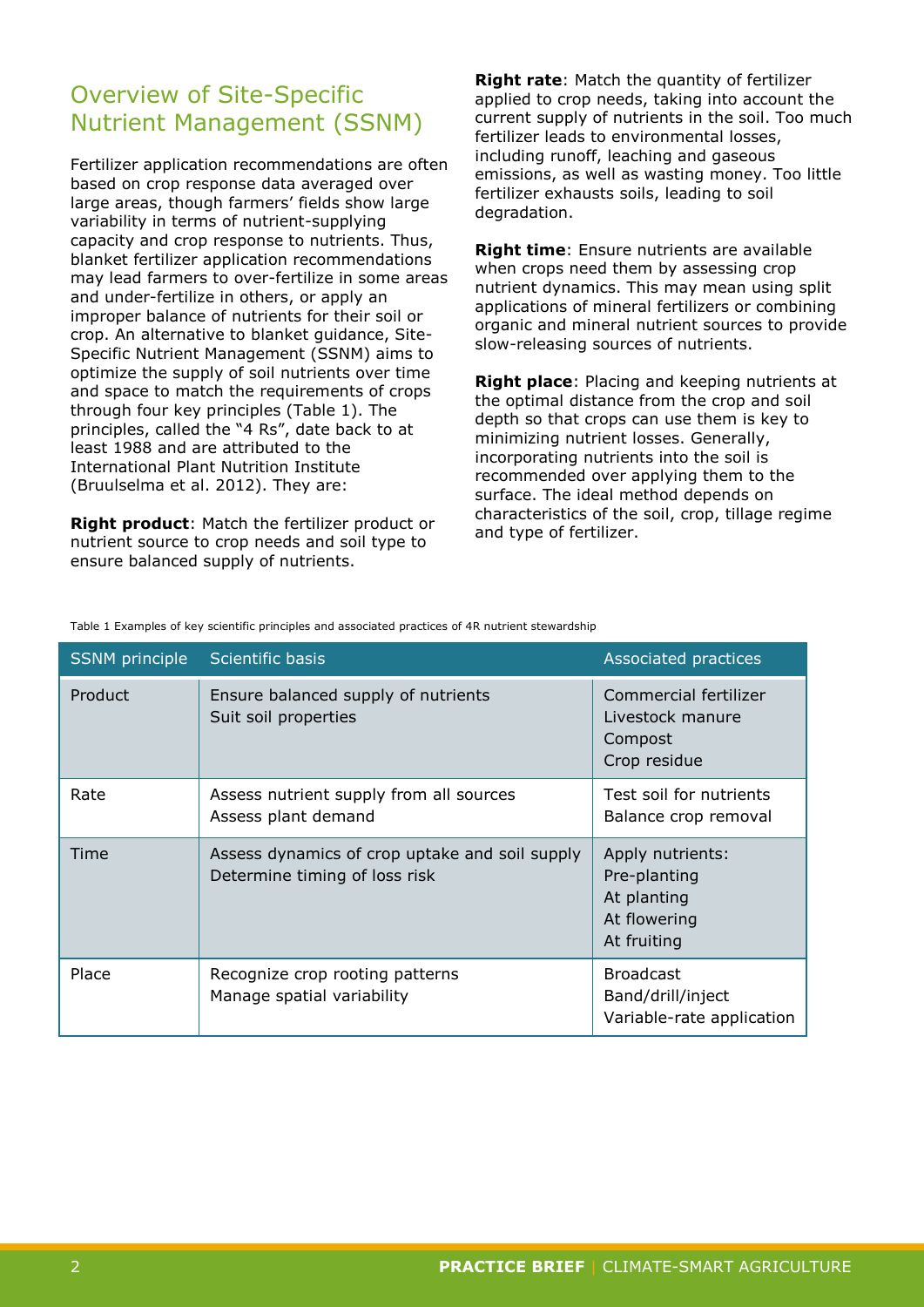

FIGURE 1 Nitrous Oxide Emissions from Major Crops (Peder Engstrom and Paul West, Institute on the Environment, University of Minnesota)



FIGURE 2 Nitrogen balance on the Landscape (Peder Engstrom and Paul West, Institute on the Environment, University of Minnesota)



FIGURE 3 Phosphorus Balance on the Landscape (Peder Engstrom and Paul West, Institute on the Environment, University of Minnesota)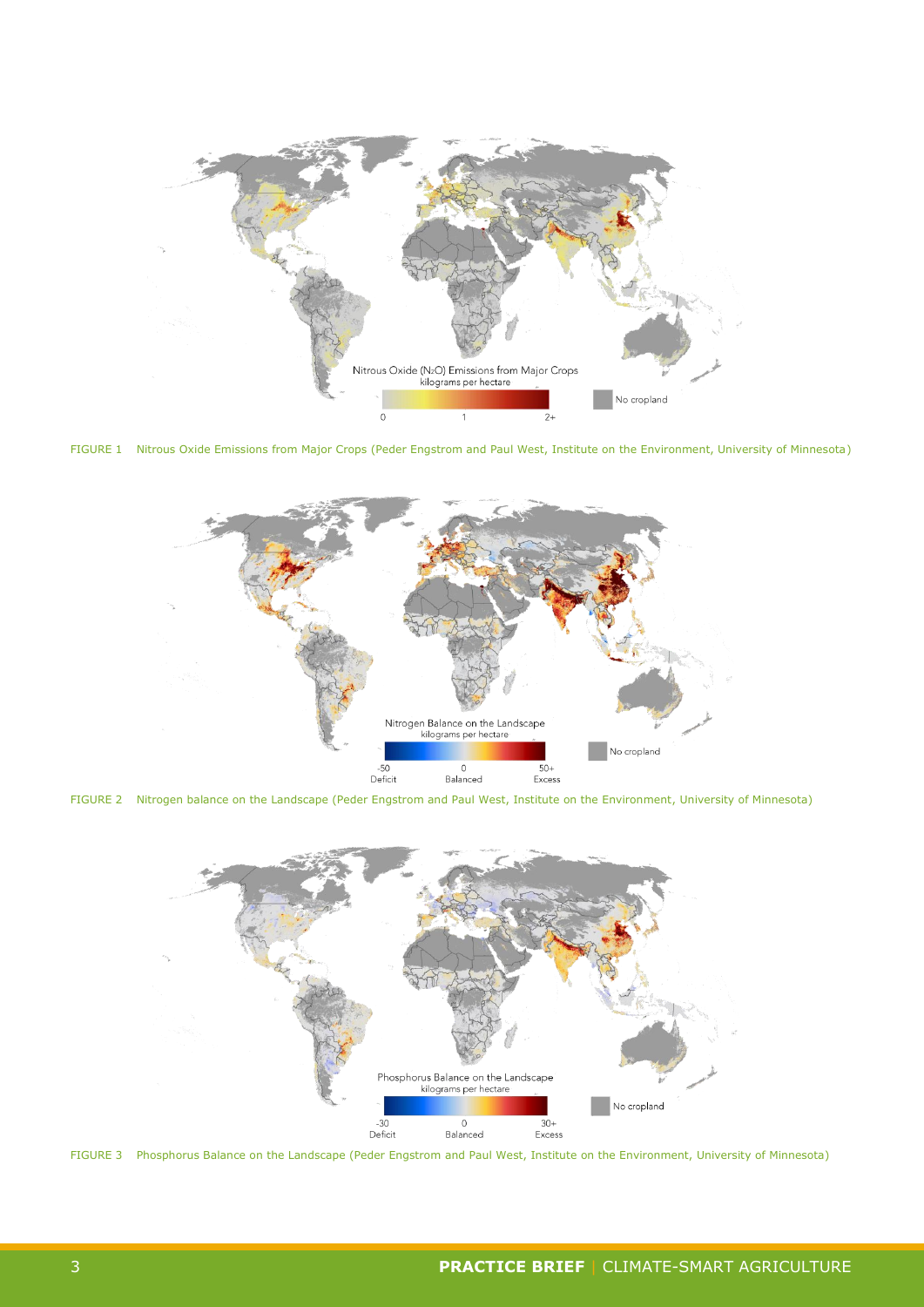# Benefits of the practice

**Higher profits.** SSNM can increase and maintain yields by optimizing the balance between supply and demand of nutrients and providing more balanced plant nutrition (Wang et al. 2007). In general, it improves nutrientuse efficiency and provides greater returns on investments in fertilizer (Ortiz-Monasterio and Raun 2007).

#### **Reduced nitrous oxide emissions.**

Agriculture contributes 70-90% of nitrous oxide (N2O) emissions, mostly from N fertilizer. SSNM reduces  $N_2O$  emissions by reducing total N application and/or timing applications to crop needs, thus avoiding N losses to volatilization, leaching and runoff.

**Improved disease resistance.** The more balanced NPK nutrition that comes with SSNM may lead to improved resistance to plant diseases (Pasuquin et al. 2014).

### Challenges to adoption of SSNM

#### **Technology and knowledge requirements.**

SSNM requires knowledge of underlying soil properties and the ability to monitor crops' nutrient status and adjust fertilizer inputs accordingly. While the need to conduct on-farm nutrient trials and soil tests has historically been a barrier to implementation of SSNM, the development of decision support systems and farmer-friendly tools and techniques that use proxy information to calculate nutrient requirements make SSNM more accessible to farmers and farm advisors (see "Tools for implementing SSNM", below).

**Availability of fertilizers.** Cost and access to fertilizers—whether synthetic or organic—is not universal. Development of input markets or identification of on-farm nutrient sources may be a necessary precursor to adoption of SSNM, though SSNM can help farmers make best use of limited nutrient resources.

**Variable economic benefit.** For SSNM to increase farmers' profits, SSNM must deliver either a) savings from reduced fertilizer use without a reduction in yields, or b) yield increases that are valued higher than the costs of acquiring and using SSNM technology. Farmers are more likely to see positive net returns with high-value crops, where yield increases can substantially increase profits, or when fertilizer prices are high.

#### Where can SSNM be implemented?

In principle, SSNM can be used anywhere fertilizers are applied. The terms "Site-Specific Nutrient Management" and "precision farming" are sometimes used to describe the use of georeferenced technology to manage within-field variability. However, applying the principles of SSNM does not require such technology, and can be done by farmers lacking machinery.

#### Contribution to CSA pillars:

#### How does SSNM increase productivity, farm livelihoods and food security?

SSNM generally maintains or increases crop yields. In a 2014 study of 13 sites in Southeast Asia, SSNM led to grain yield increases of 13% over a three-year period, although yields declined slightly in the first year (Pasuquin et al. 2014). A study of 179 rice farms in 6 Asian countries found that SSNM led to yield increases of 7% and total profitability increases of 12% (Dobermann et al. 2002). In recent studies across large numbers of locations in wheat systems in South Asia, SSNM led to 18- 27% increases in grain yield of wheat, when compared to farmers' standard fertilizer practices (Jat and Satyanarayana 2013). An average of 107 on-farm experiments in Chinese rice fields found 5% higher grain yields under SSNM than under farmers' practice, attributed to a reduction in insect and disease damage caused by optimal N inputs (Peng et al. 2010).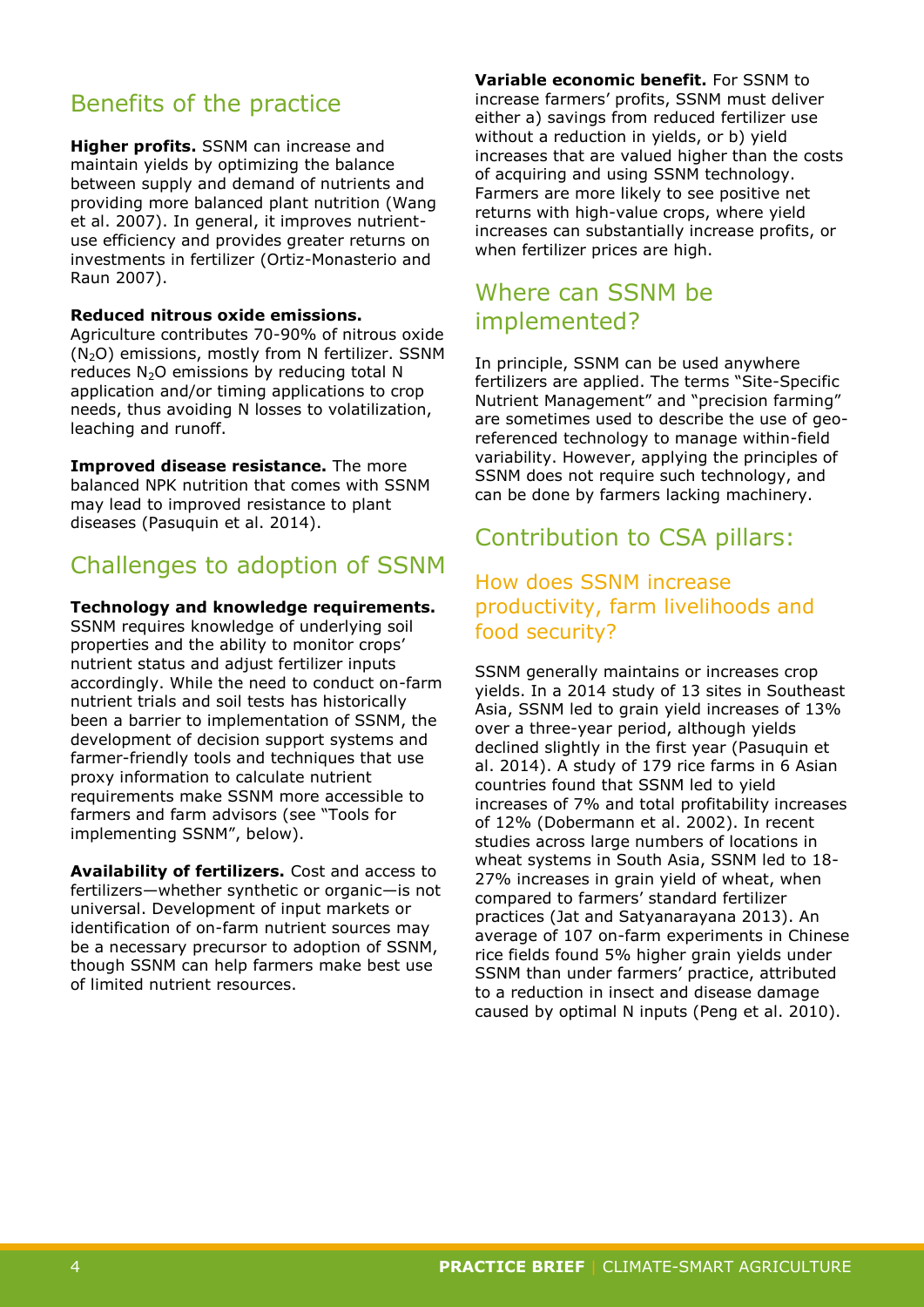SSNM can improve overall profitability of farming enterprises by saving farmers money on fertilizer, though this depends strongly on baseline yields, baseline fertilizer use and the price of fertilizer. In SSNM tests using optical sensors on 14,000 ha of farmers' wheat and barley fields in Mexico (see "Tools for implementing SSNM on the farm", below), SSNM saved 40-70 kg N/ha without affecting grain yield (Ortiz-Monasterio and Raun 2007). In experiments with wheat production in India, SSNM increased net returns from USD 390 to 1071/ha over farmers' practice, despite increasing labor costs by USD 123/ha (Singh et al. 2015).

#### How does SSNM help adapt to and increase resilience to climate change impacts?

Most of the research on SSNM has been focused on increasing productivity and incomes, and mitigation. However, good nutrient management in general should increase yields and resilience of crops (Thornton and Herrero 2014). In addition, if optimization of fertilizer inputs is based on attainable yield in the current year (as is done with optical sensors, see "Tools for implementing SSNM on the farm" below) it could save farmers money on fertilizer in bad weather years.

#### How does SSNM mitigate greenhouse gas emissions?

As a greenhouse gas mitigation strategy, SSNM is most applicable to farming systems in which N fertilizers are currently used, and especially overused (Figure 1, Figure 2, Figure 3). SSNM reduces the quantity of N applied, thus reducing total reactive N (Nr:  $NH_3$ , NH<sub>4</sub>+, NO<sub>3</sub>-, NO<sub>2</sub>-, NO,  $N<sub>2</sub>O$ ) losses to the environment (through leaching or volatilization, for example) and N2O emissions. In one study, implementation of SSNM practices resulted in a 30% reduction of fertilizer use in rice paddies (Wang et al. 2007). In another study in wheat, N2O emissions were reduced by 50% (Matson et al. 1998) and leaching losses by 90% (Riley et al. 2001).

Use of slow- or controlled-release fertilizers also generally results in lower  $N_2O$  emissions, since plant nutrient demand and nutrient release from fertilizer application are better harmonized. Fertilizer deep placement is also a promising strategy, reducing reactive N losses by up to 35% (Gaihre et al. 2015). Using slowor controlled-release products and techniques as part of SSNM can further decrease N2O emissions and reactive N losses from leaching and volatilization to the environment.

SSNM may prescribe increased N application, where soils are nutrient-depleted (Dobermann et al. 2002), but this does not necessarily increase emissions. A growing body of evidence suggests that the emission response to increasing N input is exponential rather than linear, with very low emissions until plant needs are met (Shcherbak et al. 2014). For low-input systems, modest increases in N fertilizer rates are thus likely to have little impact on  $N_2O$ emissions, and runoff is less likely since fields do not reach N oversaturation. Even if  $N_2O$ emissions increase slightly, SSNM can still reduce emissions intensity: the quantity of greenhouse gas emissions per kg of food produced. A recent study in Kenya's highlands indicates that current GHG emission intensities for upland crops grown at low input are at least a magnitude higher than in OECD states due to low yields (Bellarby et al. 2014).

# Tools for implementing SSNM on the farm

#### Optical sensors

Farmers and extension agents can use optical sensors (Figure 4) to develop SSNM recommendations, particularly for N. Optical sensors measure reflectance from the leaves to generate a vegetative index called NDVI (Normalized Difference Vegetation Index), which measures the nutrient status of the plants based on their size and color (green versus yellow). The original technology was developed for large farms; however, a small handheld version that costs a fraction of the original technology (approximately USD 500) is now commercially available (Crain et al. 2012).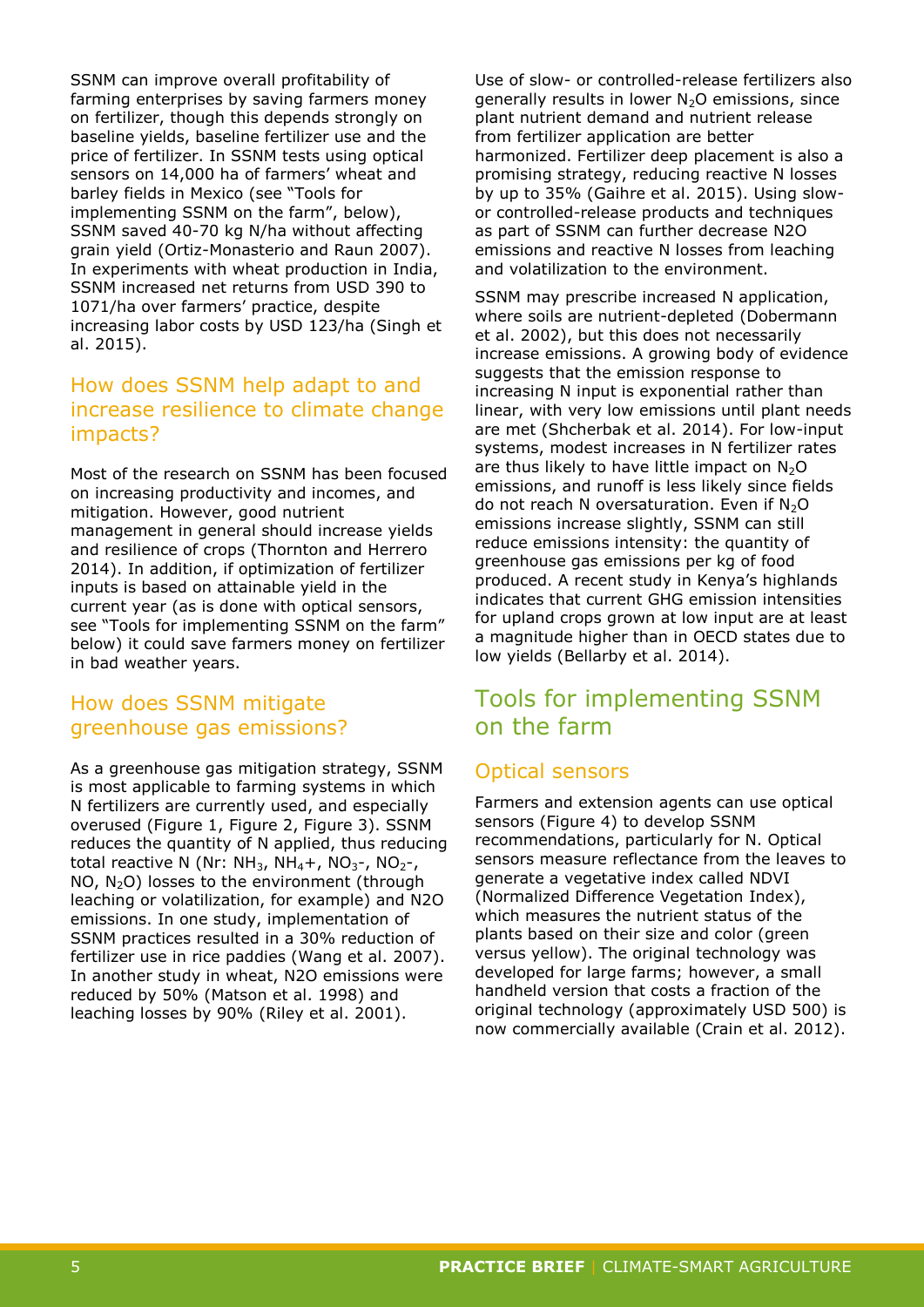

FIGURE 4 Using a handheld sensor to measure NDVI (Photo: Tek Sapkota)

The application of optical sensor-based nutrient management requires a local calibration of the sensor for a given nutrient, crop and region. This calibration relates the grain yield of the crop to the NDVI readings. Once calibration is complete, optical sensors require: (1) establishment of a reference strip in the farmer's field that will receive a non-limiting amount of N, (2) collection of an NDVI reading in the reference strip and in the field area where the farmer needs to know how much N should to be applied, and (3) the NDVI readings collected from these two areas in the field together with the date of planting and date of sensing are entered in a mathematical model developed for each region. Such models have already been developed for common crops in certain countries such as China, India, Mexico, and Zimbabwe; an online calculator is available at

[www.nue.okstate.edu/Algorithm/Algorithm\\_Outl](http://www.nue.okstate.edu/Algorithm/Algorithm_Outline.htm) [ine.htm.](http://www.nue.okstate.edu/Algorithm/Algorithm_Outline.htm)

#### Software for SSNM: Nutrient Expert® and Crop Manager

Computer or mobile phone-based tools are increasingly used to facilitate improved nutrient management practices in farmers' fields, especially in geographies where blanket fertilizer recommendations prevail. These tools provide small-scale maize, rice and wheat farmers with crop and nutrient management advice customized to their farming conditions and needs. Nutrient Expert® and Crop Manager are examples of decision-support systems developed for SSNM in cereal production systems.

#### **BOX 1: The science of N2O emissions**

According to recent reports by the Intergovernmental Panel on Climate Change (IPCC) and FAO, synthetic fertilizers contribute 12-14% of global total GHG emissions from agriculture (680-725 Mt CO2eq per year in 2010/2011). About 70% of these emissions come from non-Annex I countries, primarily from countries with emerging economies such as Brazil, China, India and Indonesia (Tubiello et al. 2014).

IPCC 2006 Guidelines estimate that for every 100 kg of N applied to mineral soils as fertilizer or manure, 1 kg of  $N_2O$  is emitted and in cattle, poultry and pig manure and urine deposited by grazing animals on pasture, range and paddock, 2% of added N is lost as  $N_2O$ . IPCC 2006 are global estimates, based mainly on assessments in OECD states and may strongly deviate for countries in the pantropics. Since emissions depend strongly on soil and climatic factors and management, the uncertainty range is high (0.3-3.0 kg  $N_2$ O per 100 kg N applied).

N2O emissions from soils are due to microbial N turnover processes in soils, with microbes competing with plants for N in the rhizosphere. Plant-microbe competition for N is low or not existing at the beginning of the growing season, when most fertilizer is applied. Timely meeting of the N demand of crops, as with SSNM, favors plant N uptake over microbial N processing and thus results in lowered N<sub>2</sub>O emissions.

The main microbial  $N_2O$  production pathway is de-nitrification, which describes the microbial process of reduction of nitrate, via N<sub>2</sub>O to molecular di-nitrogen under anaerobic or micro-aerobic conditions (Butterbach-Bahl et al. 2013). Thus, keeping synthetic fertilizer in the reduced state as ammonium, for example by using urease or nitrification inhibitors, reduces the production of nitrate by microbial nitrification – which also can produce  $N_2O$  and decreases losses of nitrate by leaching or volatilization in form of  $N_2$  and  $N_2O$  due to de-nitrification. However, there is little data from the subtropics, and some available data shows that both nitrification and denitrification contribute equally to N2O emissions (Panek et al. 2000).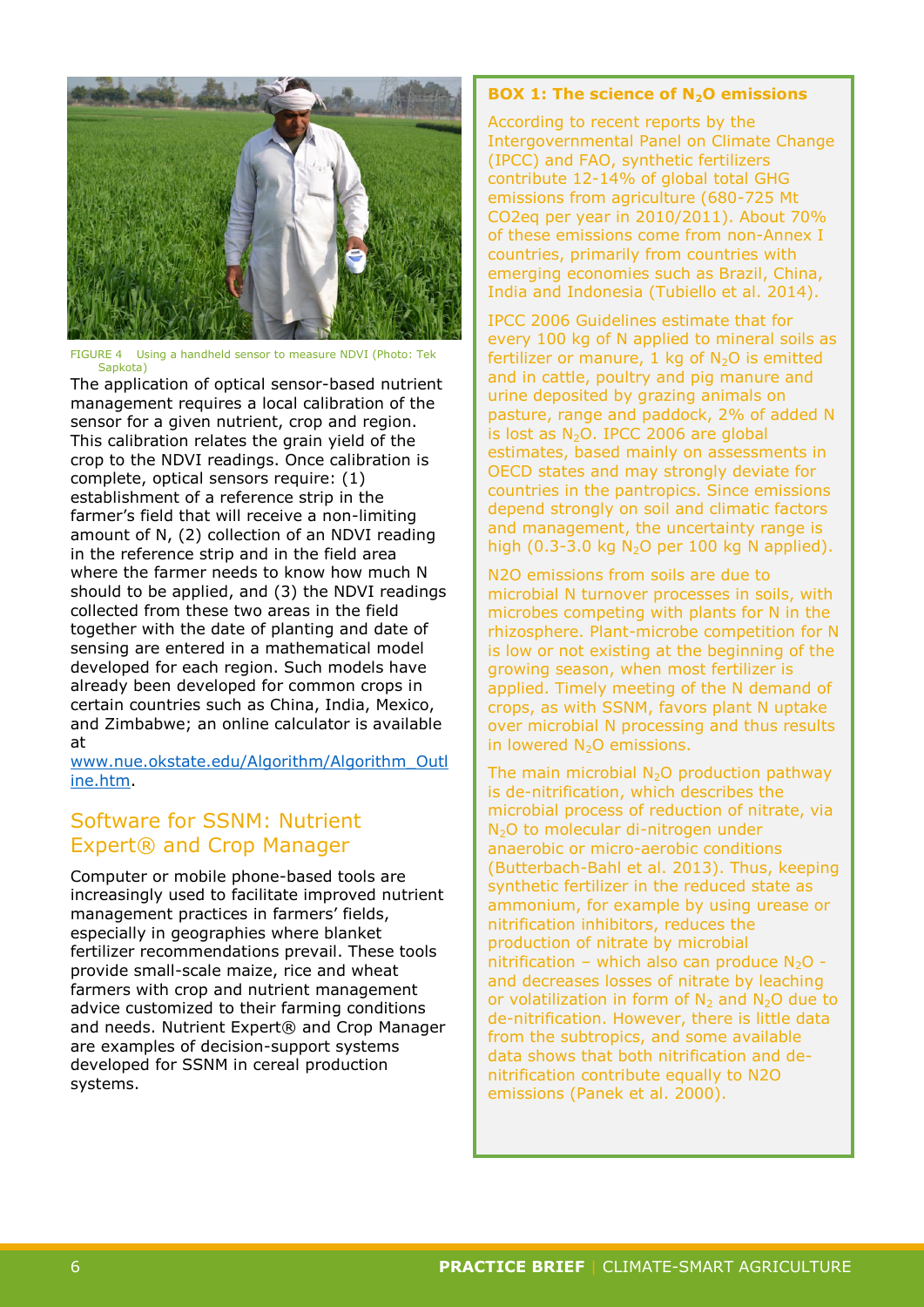#### Nutrient Expert®

*Nutrient Expert*® is an interactive, computerbased decision-support tool that enables smallholder farmers to rapidly implement SSNM in their individual fields with or without soil test data. The software estimates the attainable yield for a farmer's field based on the growing conditions, determines the nutrient balance in the cropping system based on yield and fertilizer/manure applied in the previous crop and combines such information with expected N, phosphorus (P) and potassium (K) response in target fields to generate location-specific nutrient recommendations. The software also does a simple profit analysis comparing costs and benefits between farmers' current practice and recommended alternative practices. The algorithm for calculating fertilizer requirements was developed from on-farm research data and validated over 5 years of testing. The software is currently available without charge for wheat & maize systems in South Asia [\(http://software.ipni.net/article/nutrient](http://software.ipni.net/article/nutrient-expert)[expert\)](http://software.ipni.net/article/nutrient-expert).

#### Crop Manager

Crop Manager is a computer-and mobile phonebased application that provides small-scale rice, rice-wheat, and maize farmers with site- and season-specific recommendations for fertilizer application. The tool allows farmers to adjust nutrient application to crop needs based on soil characteristics, water management, and crop variety on their farm. Recommendations are based on user-input information about farm location and management, which can be collected by extension workers, crop advisors, and service providers. The software is freely downloadable at

[http://cropmanager.irri.org/home.](http://cropmanager.irri.org/home)

#### Policy for SSNM

National policy is critical in facilitating SSNM and other soil fertility practices because fertilizer and crop prices largely determine their economic viability.

Some countries use fertilizer subsidies in order to make fertilizers more accessible to farmers, which can help resource-poor farmers break out of cycles of low-productivity crop cultivation and poverty. For example, Malawi garnered much international interest when it began providing vouchers to vulnerable households for fertilizer and maize seed in 2005, dramatically

increasing national production and food security (Dorward and Chirwa 2011). However, fertilizer subsidies can have adverse effects, such as in China, where decades of artificially low fertilizer prices have led not only to higher food production but also to fertilizer overuse (about 550 kg per ha compared to 100 kg per ha in the rest of the world) and consequent nutrient pollution (Li et al. 2013).

Reducing subsidies creates motivation for farmers to efficiently use fertilizers, and thus demand for SSNM. In China a proposed cap on fertilizer use has helped spur research and innovation. While fertilizer overuse is unlikely to be a problem in Malawi, recommendations to improve Malawi's program include encouraging the proper timing, placement, and formulation of fertilizers and combining inorganic fertilizers with organic inputs by including legume seed in the subsidy package to provide green manure (see practice brief on Integrated Soil Fertility Management). Linking adoption of best practices to access to subsidized inputs could also be explored (Dorward and Chirwa 2011).

Fertilizer producers and suppliers are also important partners in effectively using fertilizers and developing appropriate products, such as slow-release fertilizers, better-balanced NPK fertilizers, and large granules for fertilizer deep placement. Some fertilizer manufacturers are eager to promote efficient fertilizer use in response to public pressure and environmental concerns. Input suppliers provide a key point of contact with farmers, and in many countries have replaced agricultural extension as farmers' primary source of information.

# Metrics for CSA performance of **SSNM**

SSNM's contribution to CSA is related to productivity, net farm profitability, and reduced  $N<sub>2</sub>O$  emissions. Estimates of productivity and profitability may be based on farmer-reported data collected by extension agents or service providers. While use of remote sensing to estimate biological crop yield is being explored in many countries and likely will become the basis of productivity monitoring in the future, current resolution of satellite imagery used in remote sensing is not sufficiently detailed to capture variation between smallholders' fields.

N fertilizer use may be monitored as a proxy for N<sub>2</sub>O emissions, though default IPCC methods (assuming 1% of fertilizer is lost as  $N_2O$ ) give only a rough idea of emissions. The lack of measurements of  $N_2O$  losses following fertilizer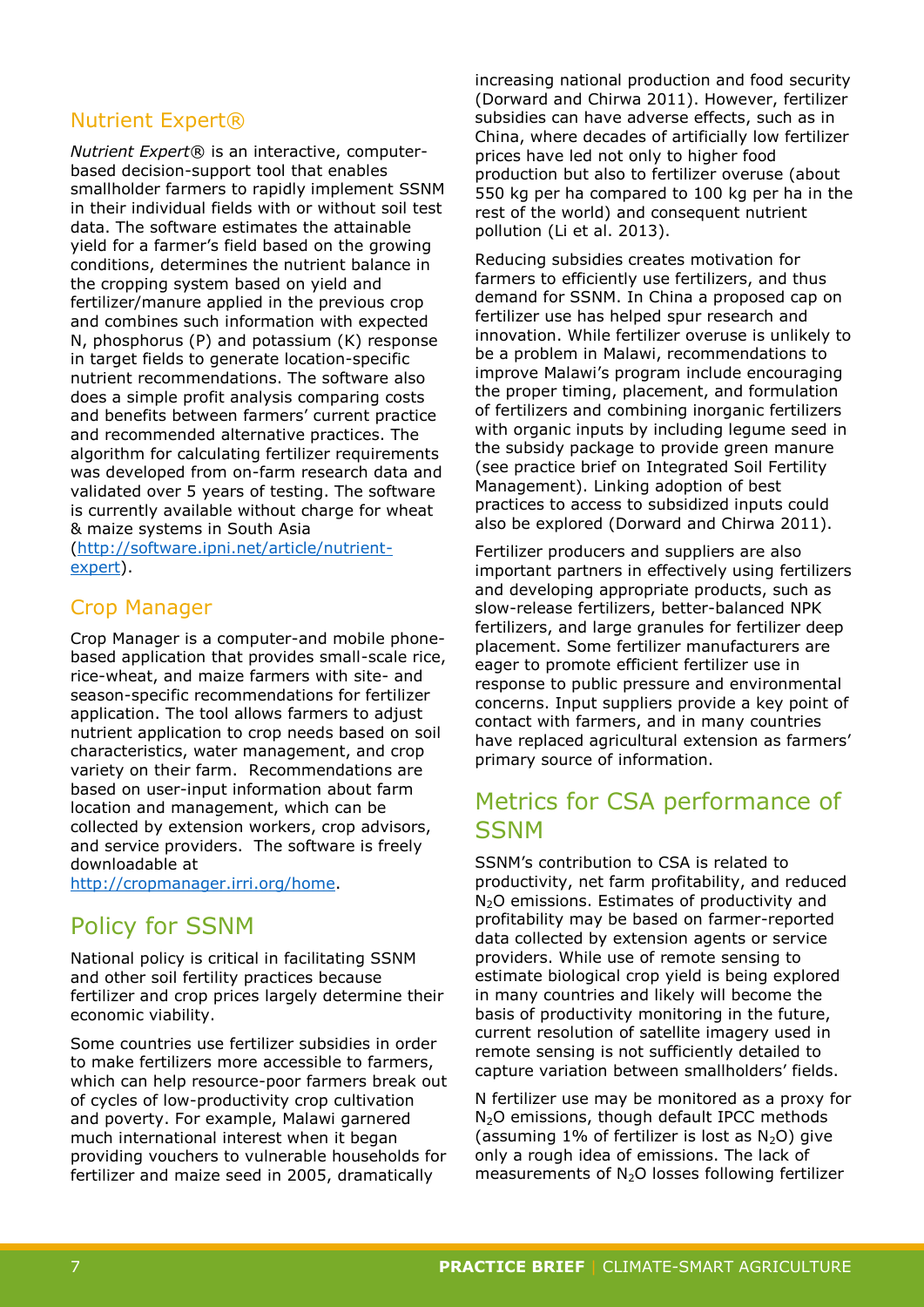applications to cropping systems in developing countries currently hampers the ability to assess the consequences of increased fertilizer use for boosting crop production on the global environment. Several empirical models have been developed, including the Stehfest and Bouwman (2006) and Zhou et al. (2015) models to estimate these variables. However, datasets used for the development of these models are strongly biased for representing environmental and management conditions in OECD countries or China (Zhou et al. 2015). Other approaches, such as the Cool Farm Tool or biogeochemical models, are either based on IPCC methodology, which is unlikely to represent the local situation due to the importance of soil characteristics and management for emissions, or have yet not been tested sufficiently due to lack of representative datasets on emissions, management, yields and environmental conditions.

### Interaction with other CSA practices

#### Integrated soil fertility management (ISFM)

ISFM is a set of soil fertility management practices that include the use of fertilizer, organic inputs, and improved germplasm and how to adapt these practices to local conditions to maximize the agronomic efficiency of the applied nutrients and improving crop productivity (see ISFM practice brief). ISFM and SSNM are complementary practices, though SSNM has historically been targeted to farming systems where farmers are already using (or over-using) fertilizers, and ISFM seeks to improve productivity in very low-input systems. ISFM may be more appropriate for systems where farmers rely primarily on organic fertility sources.

#### Conservation agriculture (CA)

CA is a method of crop production and soil management based on minimal tillage, leaving crop residues on the soil surface, and crop rotation (see CA practice brief). CA, through these three key principles, influences the soil physical, chemical and biochemical processes and, in turn, modifies the nutrient dynamics in the soil. Therefore, SSNM's 4R nutrient stewardship must be formulated taking these nutrient dynamics into consideration when used in CA. Preliminary results show that SSNM improves productivity when used in conjunction with CA practices: targeted use of fertilizers can improve crop yields and residue inputs to soil, critical to successful implementation of CA (Sapkota et al. 2014).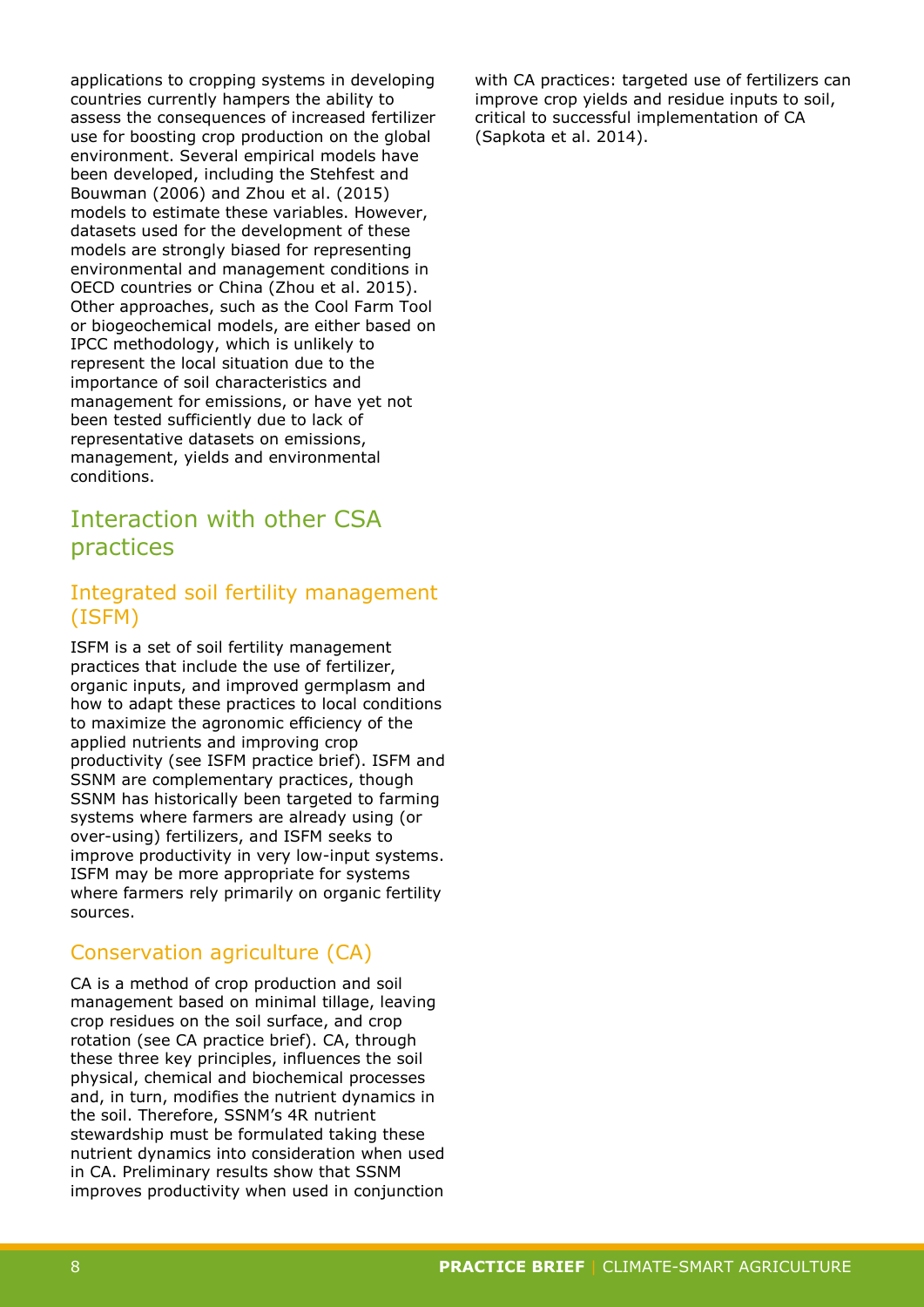#### Further reading

Bellarby J, Stirling C, Vetter SH, et al (2014) Identifying secure and low carbon food production practices: A case study in Kenya and Ethiopia. Agric Ecosyst Environ 197:137–146. doi: 10.1016/j.agee.2014.07.015

Bruulselma TW, Fixen PE, Sulewski GD (eds) (2012) 4R Plant Nutrition Manual: A Manual for Improving the Management of Plant Nutrition. International Plant Nutrition Institute (IPNI), Norcross, GA, USA

Butterbach-Bahl K, Baggs EM, Dannenmann M, et al (2013) Nitrous oxide emissions from soils: how well do we understand the processes and their controls? Philos Trans R Soc Lond B Biol Sci 368:20130122. doi: 10.1098/rstb.2013.0122

Crain J, Ortiz-Monasterio I, Raun B (2012) Evaluation of a reduced cost active NDVI sensor for crop nutrient management. J Sensors. doi: 10.1155/2012/582028

Dobermann A, Witt C, Dawe D, et al (2002) Site-specific nutrient management for intensive rice cropping systems in Asia. F Crop Res 74:37–66. doi: 10.1016/S0378- 4290(01)00197-6

Dorward A, Chirwa E (2011) The Malawi agricultural input subsidy programme: 2005/06 to 2008/09. Int J Agric Sustain 9:232–247. doi: 10.3763/ijas.2010.0567

Gaihre YK, Singh U, Islam SMM, et al (2015) Impacts of urea deep placement on nitrous oxide and nitric oxide emissions from rice fields in Bangladesh. Geoderma. doi: 10.1016/j.geoderma.2015.06.001

Jat M, Satyanarayana T (2013) Fertiliser Best Management Practices for Maize Systems. Indian J … 9:80–94.

Li Y, Zhang W, Ma L, et al (2013) An Analysis of China's Fertilizer Policies: Impacts on the Industry, Food Security, and the Environment. J Environ Qual 42:972. doi: 10.2134/jeq2012.0465

Matson PA, Naylor R, Ortiz-Monasterio I (1998) Integration of Environmental, Agronomic, and Economic Aspects of Fertilizer Management. Science (80- ) 280:112–115. doi: 10.1126/science.280.5360.112

Ortiz-Monasterio JI, Raun W (2007) Reduced nitrogen and improved farm income for irrigated spring wheat in the Yaqui Valley, Mexico, using sensor based nitrogen management. J Agric Sci 145:215–222. doi: 10.1017/S0021859607006995

Panek JA, Matson PA, Ortíz-Monasterio I, Brooks P (2000) Distinguishing nitrification and denitrification sources of N2O in a Mexican wheat system using 15N. Ecol Appl 10:506–514.

Pasuquin JM, Pampolino MF, Witt C, et al (2014) Closing yield gaps in maize production in Southeast Asia through site-specific nutrient management. F Crop Res 156:219– 230. doi: 10.1016/j.fcr.2013.11.016

Peng S, Buresh RJ, Huang J, et al (2010) Improving nitrogen fertilization in rice by site-specific N management. A review. Agron Sustain Dev 30:649–656. doi: 10.1051/agro/2010002

Riley WJ, Ortiz-Monasterio I, Matson P a. (2001) Nitrogen leaching and soil nitrate, nitrite, and ammonium levels under irrigated wheat in Northern Mexico. Nutr Cycl Agroecosystems 61:223–236. doi: 10.1023/A:1013758116346

Sapkota TB, Majumdar K, Jat ML, et al (2014) Precision nutrient management in conservation agriculture based wheat production of Northwest India: Profitability, nutrient use efficiency and environmental footprint. F Crop Res 155:233–244. doi: 10.1016/j.fcr.2013.09.001

Shcherbak I, Millar N, Robertson GP (2014) Global metaanalysis of the nonlinear response of soil nitrous oxide (N2O) emissions to fertilizer nitrogen. Proc Natl Acad Sci U S A 111:9199–204. doi: 10.1073/pnas.1322434111

Singh V, Shukla A, Singh M, et al (2015) Effect of sitespecific nutrient management on yield, profit and apparent nutrient balance under pre-dominant cropping systems of Upper Gangetic Plains. Indian J Agric Sci 85:43–51.

Stehfest E, Bouwman L (2006) N2O and NO emission from agricultural fields and soils under natural vegetation: summarizing available measurement data and modeling of global annual emissions. Nutr Cycl Agroecosystems 74:207–228. doi: 10.1007/s10705-006-9000-7

Thornton PK, Herrero M (2014) Climate change adaptation in mixed crop-livestock systems in developing countries. Glob Food Sec 3:99–107. doi: 10.1016/j.gfs.2014.02.002

Tubiello FN, Salvatore M, Cóndor Golec RD, et al (2014) Agriculture , Forestry and Other Land Use Emissions by Sources and Removals by Sinks. Rome, Italy

Wang G, Zhang QC, Witt C, Buresh RJ (2007) Opportunities for yield increases and environmental benefits through sitespecific nutrient management in rice systems of Zhejiang province, China. Agric Syst 94:801–806. doi: 10.1016/j.agsy.2006.11.006

Zhou F, Shang Z, Zeng Z, et al (2015) New model for capturing the variations of fertilizer-induced emission factors of N2O. Global Biogeochem Cycles. doi: 10.1002/2014GB005046